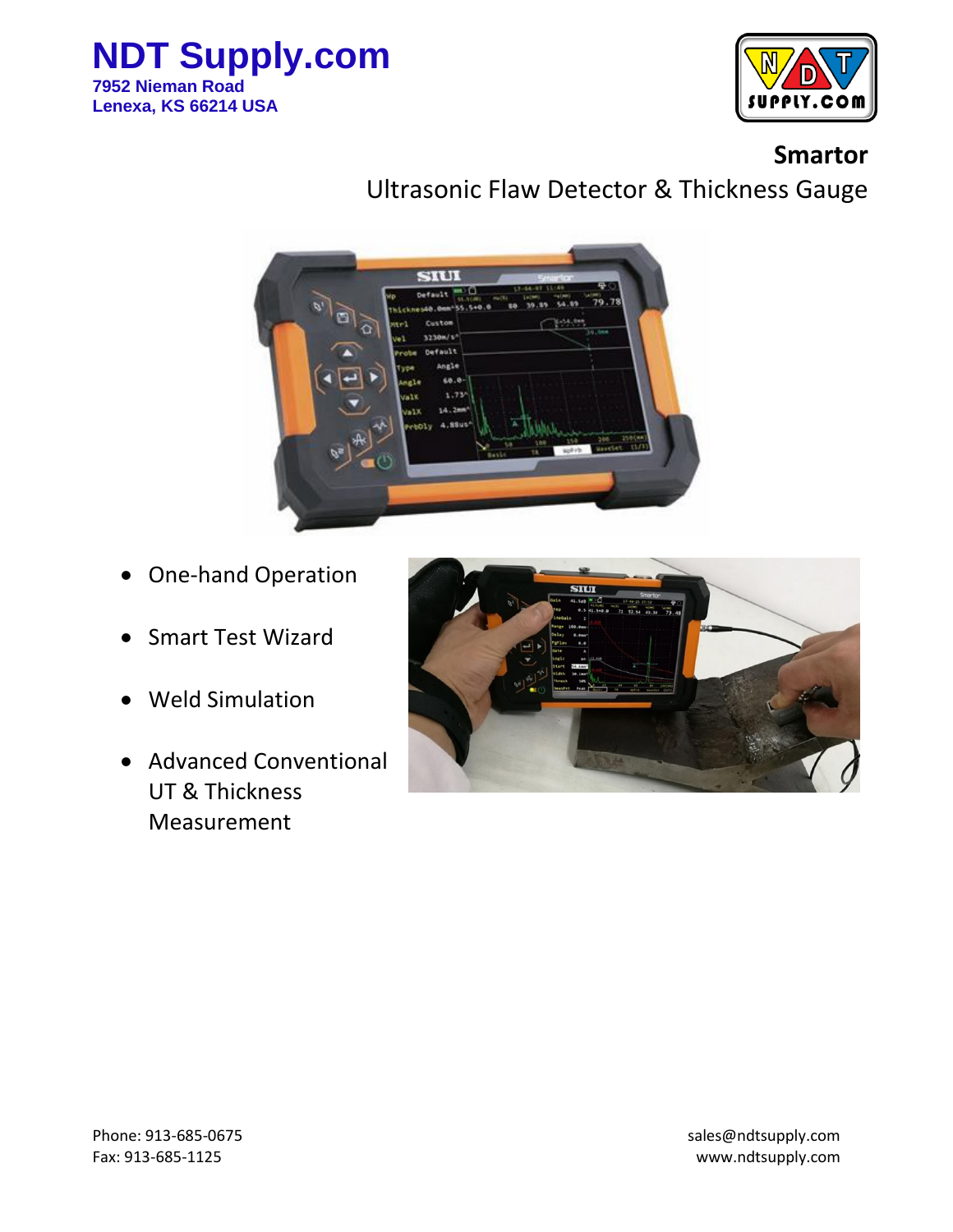



## **SIUI's new Smartor is a combination ultrasonic testing and ultrasonic thickness measurement**

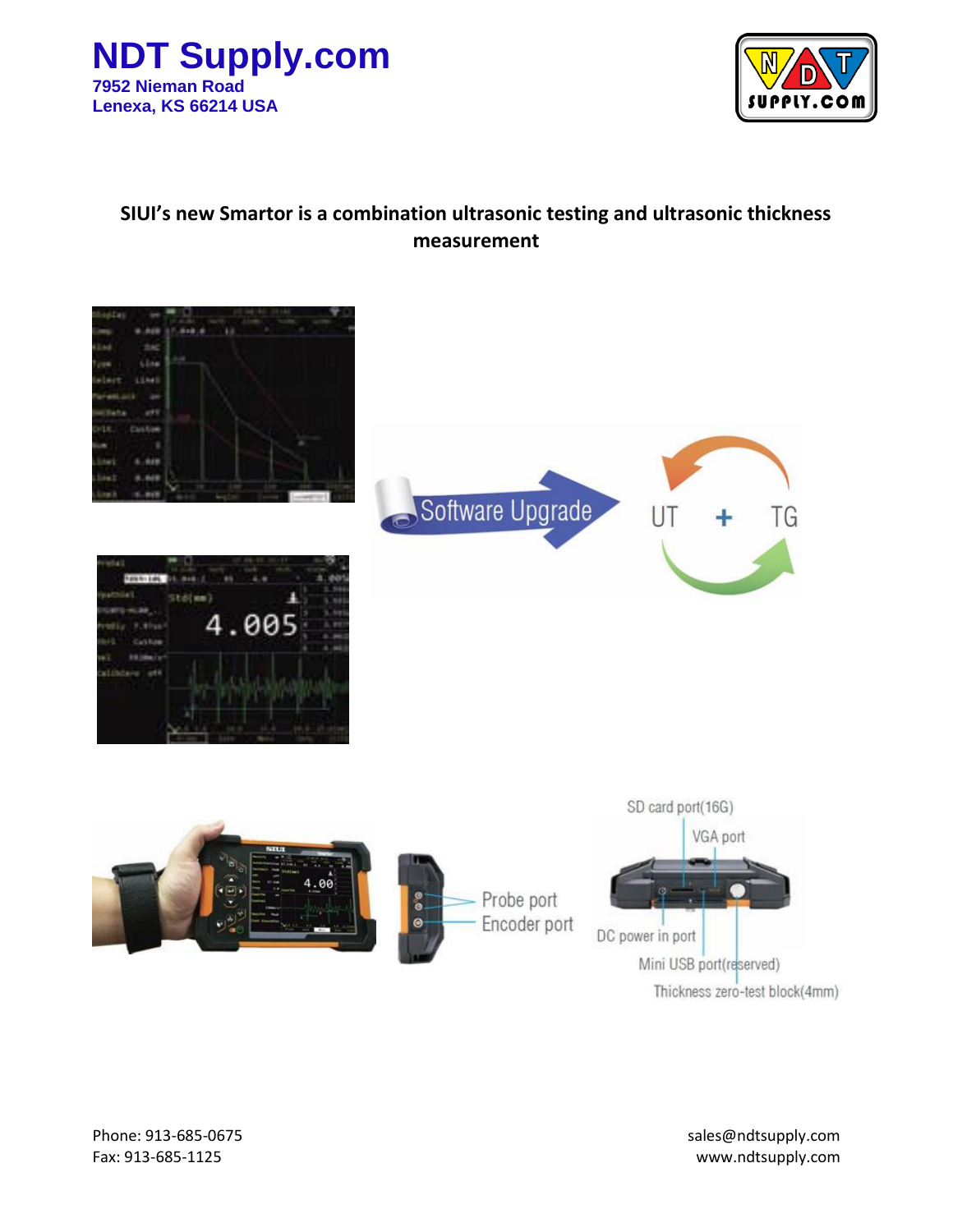

#### **Superior Features:**

- **High IP Rating:** IP 66
- **Compact Size:** ~8" x 5" x 2" (198 x 128 x 50 mm) (W x H x D)
- **Lightweight:** 2 lbs. (0.9 kg) including battery
- 5.7" LCD with high resolution, 640 x 480 pixels
- Adjustable pulse width, negative square wave transmission is up to 350V.
- **Operating frequency range:** 0.5 20MHz, multiple steps of wide broadband and narrow-band for selection.
- **Easy operation:** Only a few buttons, well-defined intuitive interface, supported right-hand and left-hand operation, outdoor mode.
- **Multiple conventional UT functions:**
	- o Weld, plate and forging test wizards are available, which can guide users to perform setup easily and improve inspection speed.
	- o Peak memory, DAC curve, AGC (auto gain control) and video recording allows for convenient and efficient flaw detection
	- o Optional functions such as B-Scan, TCG, probe spectral analysis, CSC (curved surface correction), weld simulation and crack height measurement are available upon request.
	- o Featured with AWS D1.1/D1.5 and API 5UE evaluation standards
- **Multiple thickness measurement functions:**
	- o Standard A-Scan thickness measurements (through coating measurement, echo to echo mode)
	- o Auto-search, velocity measurement, alarm and dataset management are available upon request.
	- o **Optional functions:** coating thickness measurement, B-Scan, multi-layer measurement, V-PATH, TDG and temperature compensation.
- **System Ports:** Encoder, VGA, standard SD card, USB

### **EN12668-1: 2010 (for UT) & EN15317-2007 (for TG) compliant**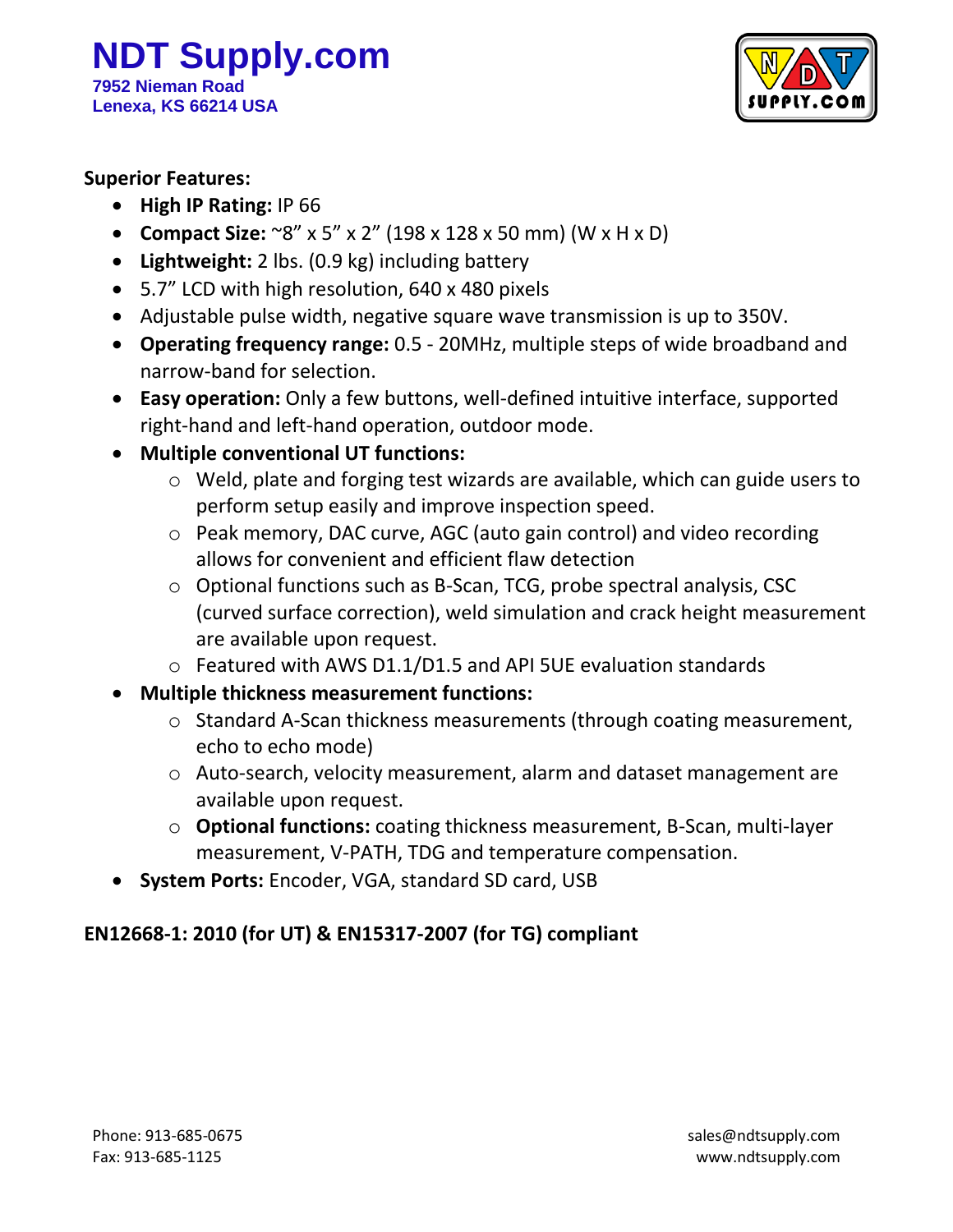## **NDT Supply.com**

**7952 Nieman Road Lenexa, KS 66214 USA**



## **Conventional UT**

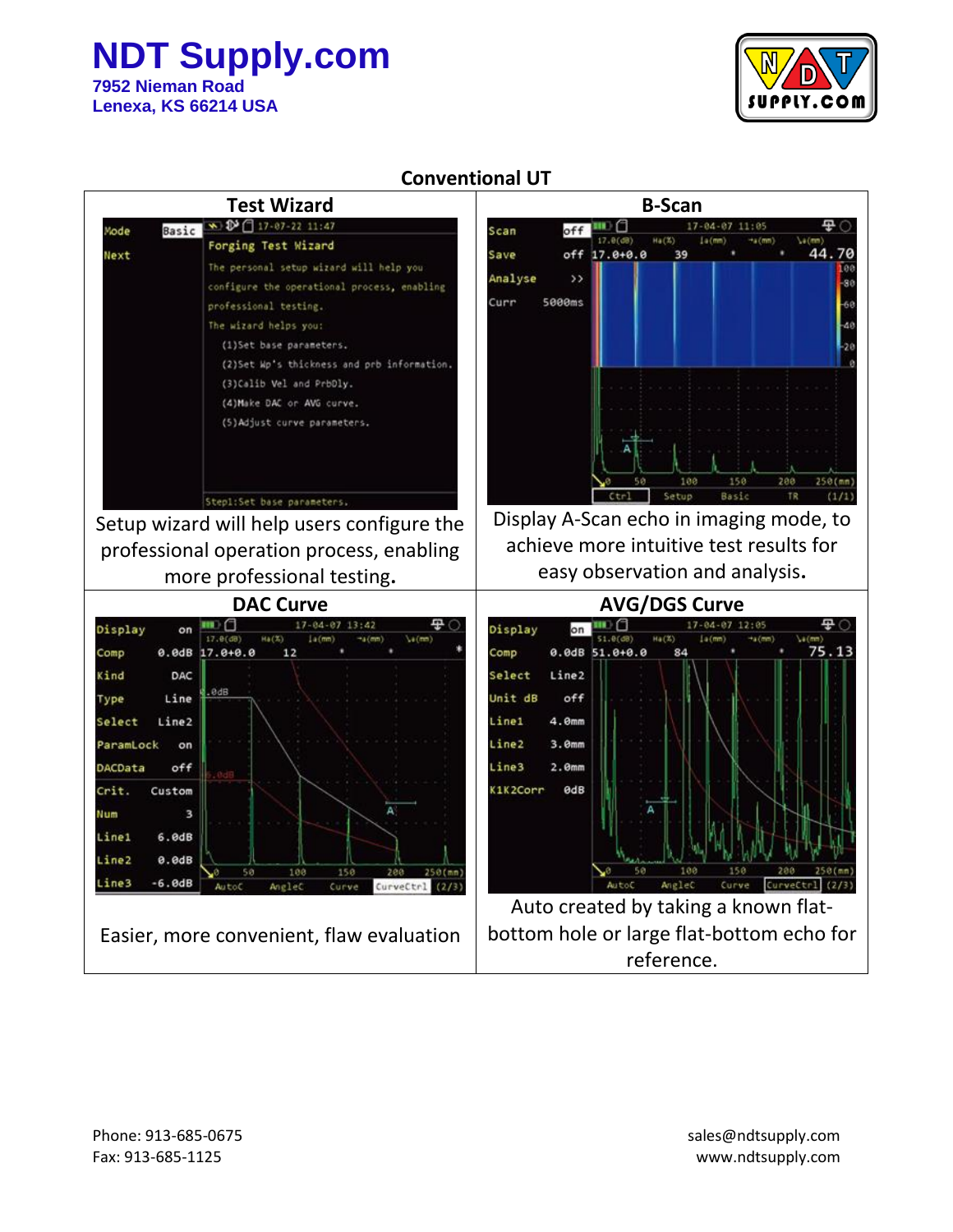

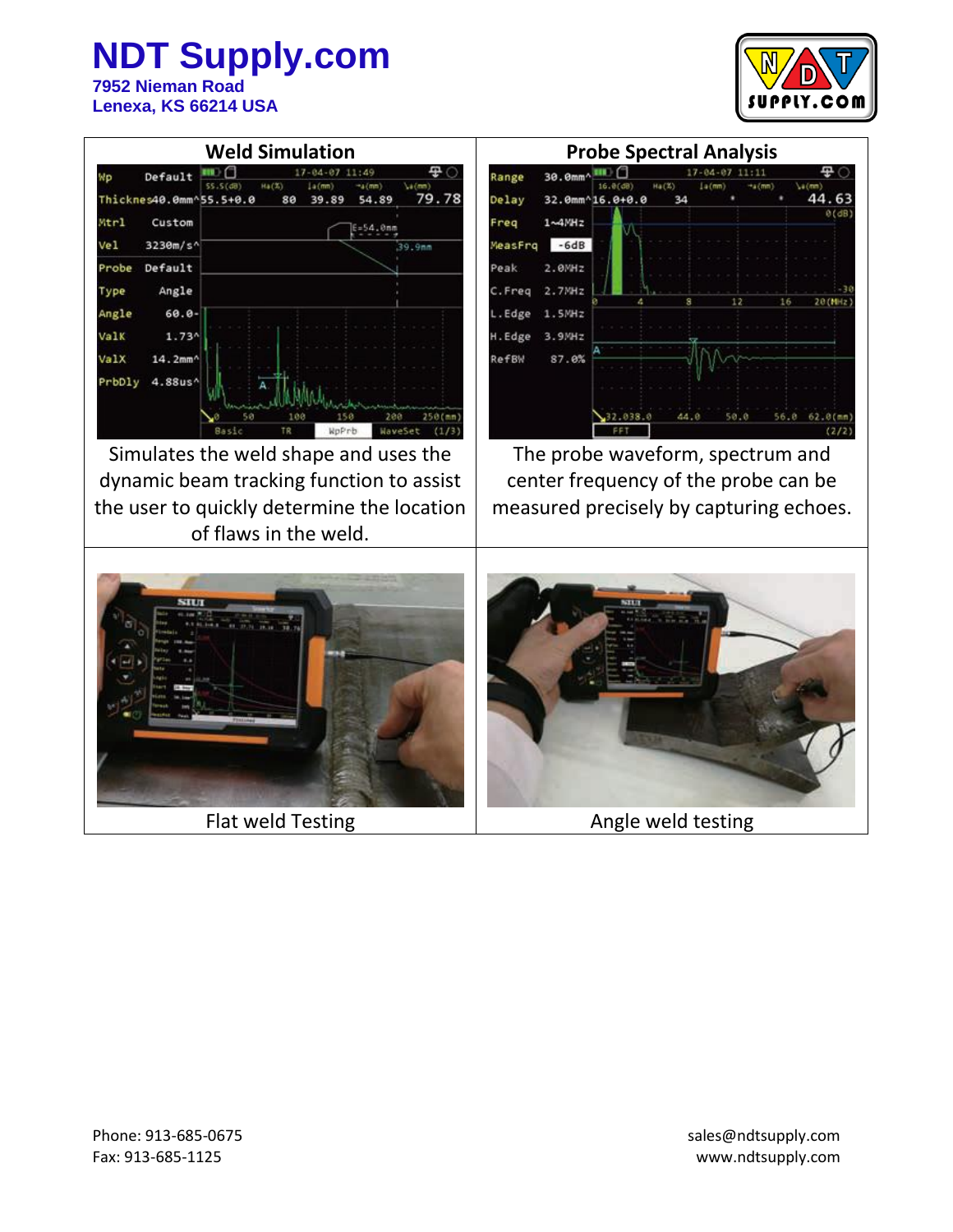## **NDT Supply.com 7952 Nieman Road**



**Lenexa, KS 66214 USA**

#### **Thickness Measurement**

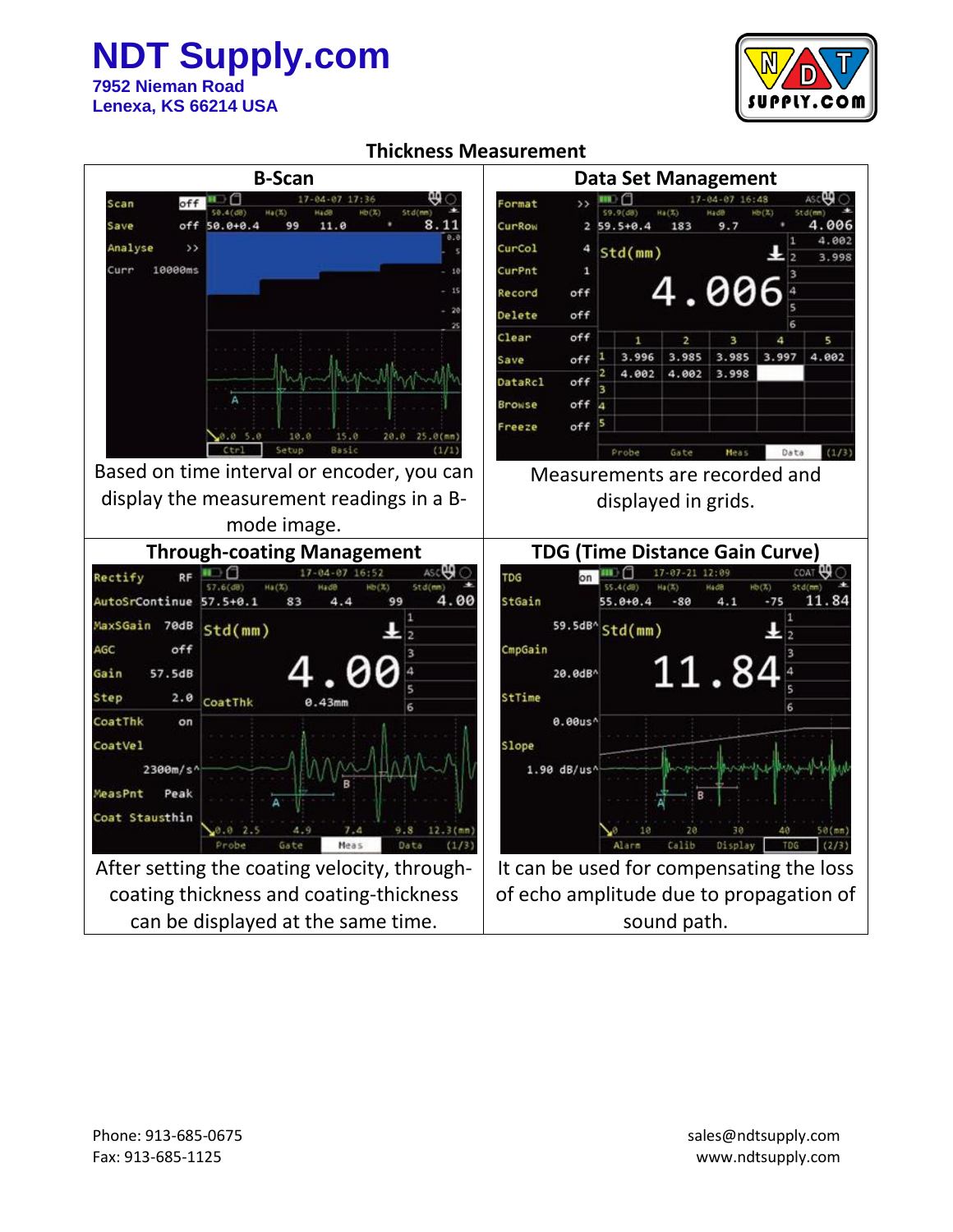# **NDT Supply.com**

**7952 Nieman Road Lenexa, KS 66214 USA**



| <b>TempComp Function</b>                       | <b>V-PATH Function</b>                                                                            |
|------------------------------------------------|---------------------------------------------------------------------------------------------------|
| STD ASC<br>12:00<br>TempComp<br>on             | 17-87-21 11:56<br>Finish<br>off                                                                   |
| HD(X)<br>Std(mm)                               | <b>BlkThk</b><br><b>B1kThk</b><br>MeasRes<br><b>ReasRes</b>                                       |
| Unit<br>14.01<br>$°C 54.5+0.3$<br>1.6<br>$-72$ | Std<br>Type<br>0.75<br>0.81mm<br>15<br>24.00<br>23.75mm                                           |
| Baselmp<br>$26^{\circ}$<br>Std(mm)             | PntNum<br>27<br>2<br>29.72mm<br>0.80<br>$0.86$ mm<br>16<br>30.00                                  |
| $80^{\circ}$<br>CurTmp                         | 35.71mm<br>1.00<br>36.00<br>з<br>1.09 <sub>mm</sub><br>17<br>1<br>CurPnt                          |
| 14.01<br>CompVal                               | 1.50<br>1.59mm<br>42.00<br>41.68mm<br>18<br>off<br>InsertUp                                       |
|                                                | 2.00<br>49.65mm<br>2.09mm<br>50.00<br>19                                                          |
| $-0.00018$                                     | off<br>InsertDn<br>6<br>59.62mm<br>3.00<br>60.00<br>3.06mm<br>20                                  |
|                                                | 69.63mm<br>4.00<br>4.00mm<br>21<br>70.00<br>of f<br>DelPnt                                        |
|                                                | 5.00<br>79.63mm<br>4.96mm<br>80.00<br>22<br>Clear<br>off                                          |
|                                                | 6.00<br>5.93mm<br>89.61mm<br>23<br>90.00                                                          |
|                                                | <b>BlkThk</b><br>$0.75$ mm <sup><math>A</math></sup> 10<br>8.00<br>7.90mm<br>99.62mm<br>24 100.00 |
|                                                | 10.00<br>9.84mm<br>25 225.00 224.00mm<br>11<br>MeasRes 0.81mm^                                    |
|                                                | 11.79mm<br>12.00<br>12<br>26 300.00<br>299.00mm                                                   |
| 13.9<br>18.9<br>23.9<br>28.9(mm                | 14.81mm<br>13<br>15.00<br>27 425.00 424.00mm                                                      |
| TenpCon                                        | 19.74mm<br>14<br>20.00                                                                            |
| When there is a temperature difference         | All the original dual element probes have                                                         |
| between the calibration block and the          | a set of default V-PATH calibration                                                               |
| detected workpiece, this can be used for       | curves. Users can make a set of                                                                   |
| temperature compensation.                      | UserVpath curves for a specific probe.                                                            |
|                                                |                                                                                                   |

Thickness measurement on pipe Thickness measurement on step block

a v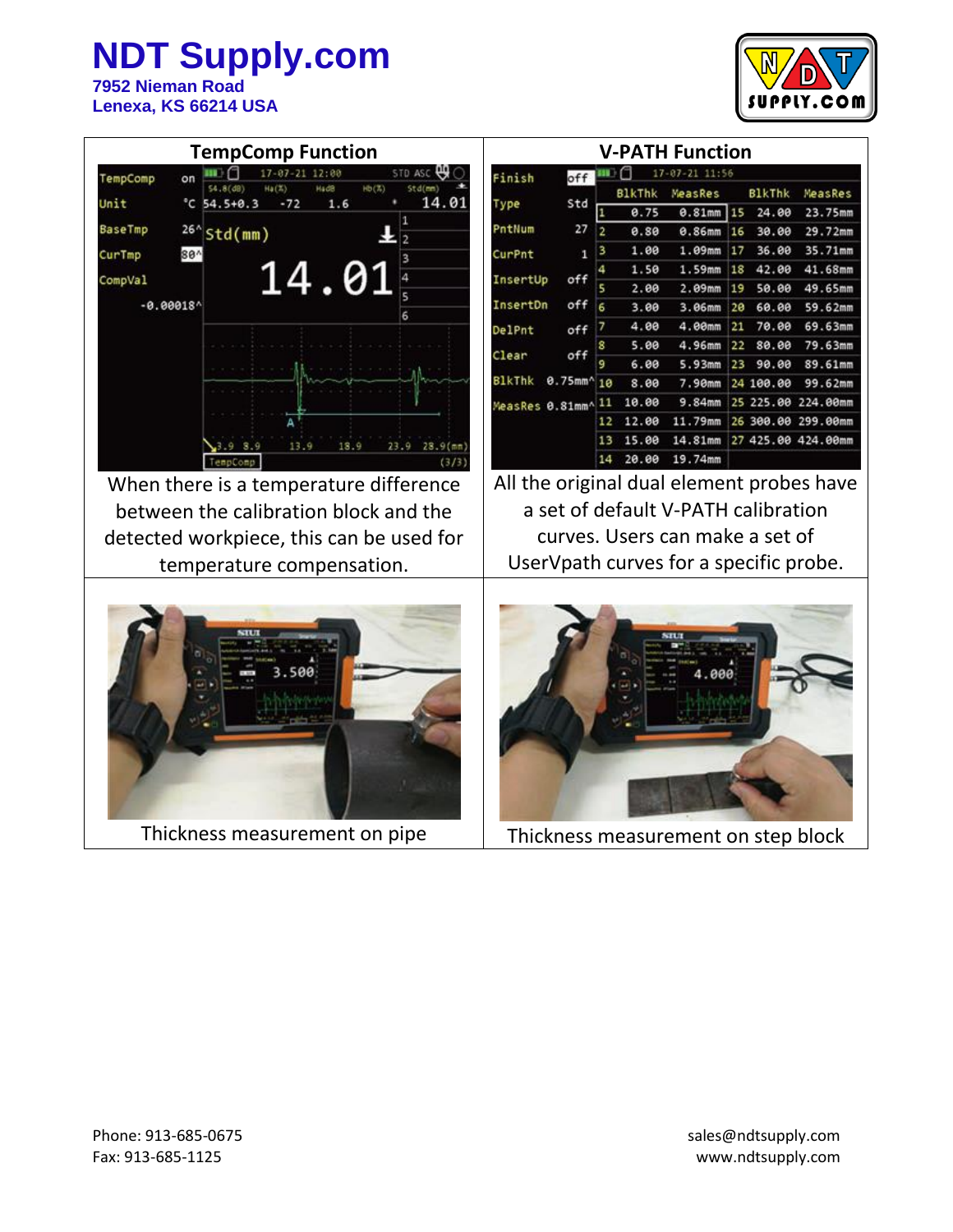

## **Technical Specifications for Conventional UT & Thickness Measurement**

| <b>General Technical Specifications</b> |                                                                        |                                                |
|-----------------------------------------|------------------------------------------------------------------------|------------------------------------------------|
| Display Screen:                         | 5.7" high brightness TFT LCD, 640 x 480 pixels                         |                                                |
| <b>Measuring Units:</b>                 | lnch / mm                                                              |                                                |
| <b>Peripheral Ports:</b>                | USB, SD card (16G) and VGA ports (sharing same mini HDMI               |                                                |
|                                         | with I/O signal port)                                                  |                                                |
| Languages:                              | English, German, Russian, Polish, Hungarian                            |                                                |
| Power Supply:                           | DC 12V (external power supply); 7.4V (battery)                         |                                                |
| <b>Battery Operating</b>                | ≥8h (under factory default mode)                                       |                                                |
| Time:                                   |                                                                        |                                                |
| Operating                               | 14°F - 113°F (-10°C - 45°C)                                            |                                                |
| Temperature:                            |                                                                        |                                                |
| <b>Storage Temperature:</b>             | $-4^{\circ}$ F - 140 $^{\circ}$ F (-20 $^{\circ}$ C - 60 $^{\circ}$ C) |                                                |
| IP Code:                                | <b>IP66</b>                                                            |                                                |
| Weight:                                 | $\approx$ 2 lbs. (0.9 kg) including battery                            |                                                |
| Dimensions:                             | $\sim$ 8" x 5" x 2" (198 x 128 x 50mm)                                 |                                                |
| <b>Encoder Connector:</b>               | $1pc(4-core)$                                                          |                                                |
|                                         | <b>Conventional UT</b>                                                 | <b>Thickness Measurement</b>                   |
| No. of Channels:                        | $\mathbf{1}$                                                           |                                                |
| Probe Connector Type:                   | LEMO <sub>00</sub>                                                     |                                                |
| No. of Probe                            | $\overline{2}$                                                         |                                                |
| Connectors:                             |                                                                        |                                                |
| Max. Supporting                         | $\overline{2}$                                                         |                                                |
| Elements:                               |                                                                        |                                                |
| Work Mode:                              |                                                                        | Standard (R-B1, measurement from               |
|                                         |                                                                        | transmit pulse to the first bottom             |
|                                         |                                                                        | wave) All measurements using Zero<br>Crossing. |
|                                         |                                                                        | Echo to Echo (B1-B2, measurement               |
|                                         |                                                                        | by auto-tracking the second bottom             |
|                                         |                                                                        | wave according to the first bottom             |
|                                         |                                                                        | wave).                                         |
|                                         |                                                                        | Through-coating measurement.                   |
| Pulse:                                  | Negative Square, Negative                                              | Negative Square, Negative                      |
|                                         | spike pulse                                                            | spike pulse (auto fits the probe)              |
| <b>Transmitting Voltage:</b>            | 50 - 350V, steps 50V                                                   | $50 - 350V$ (auto fits the probe)              |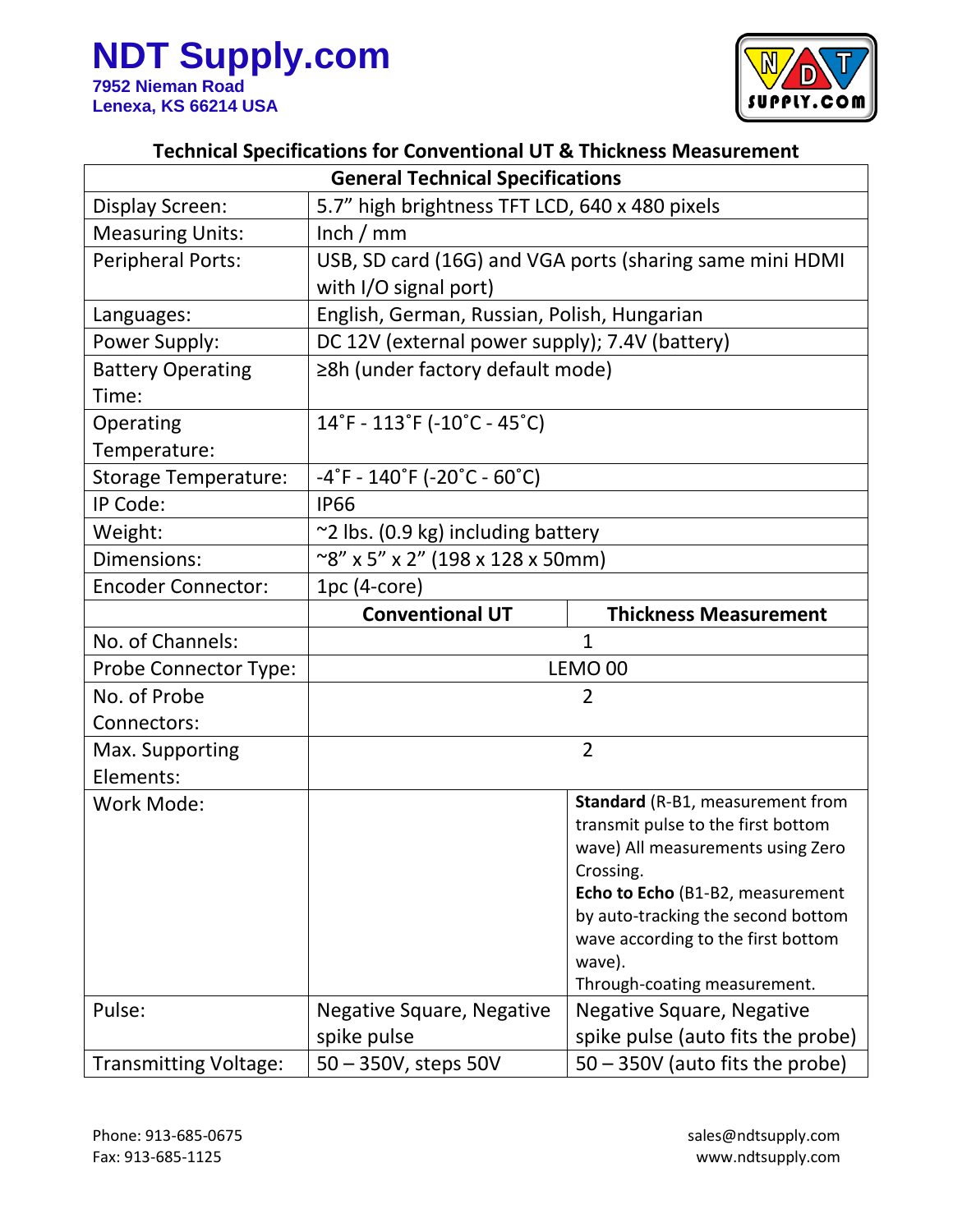

| Pulse Width:                  | <b>Negative Square: 50-</b>                  | <b>Negative Square: 50-500ns</b>      |
|-------------------------------|----------------------------------------------|---------------------------------------|
|                               | 500ns, step 10ns                             | (auto fits the probe)                 |
|                               | <b>Negative spike pulse:</b>                 | Negative spike pulse: ≤40ns           |
|                               | ≤40ns                                        | (auto fits the probe)                 |
| PRF:                          | <b>Negative Square: 10-</b>                  |                                       |
|                               | 1000Hz adjustable, step                      |                                       |
|                               | 10Hz                                         | 200Hz                                 |
|                               | Negative spike pulse: 10-                    |                                       |
|                               | 2000Hz adjustable, step                      |                                       |
|                               | 10Hz                                         |                                       |
| Damping:                      | $50/1000\Omega$ , 2 levels                   | $50/1000\Omega$ , 2 levels (auto fits |
|                               |                                              | the probe)                            |
| A/D Sampling Rate:            | 240MHz / 10bit                               |                                       |
| <b>Sampling Point:</b>        | 1024 points, 16bit/point                     |                                       |
| Gain:                         | 0-110dB, step:                               | 0-110dB                               |
|                               | 0.5/2/6/12dB                                 | Manually adjustable step:             |
|                               |                                              | 0.5/2/6/12dB                          |
|                               |                                              | Auto adjustable (auto-search or       |
|                               |                                              | auto-gain)                            |
| Fine Gain:                    | $-4-4$                                       |                                       |
| <b>Surface Compensation:</b>  | Full gain range                              |                                       |
| Bandwidth:                    | $0.5 - 20$ MHz (-3dB)                        |                                       |
| <b>Operating Frequencies:</b> | 1-4MHz/ 0.5-10MHZ/ 1MHz/ 2.5MHz/ 4MHz/ 5MHz/ |                                       |
|                               | 10MHz/ 13MHz/ 15MHz/ 20MHz, 11 levels        |                                       |
| Rectify:                      | Negative/Positive/Full/                      | Negative/Positive/Full/RF             |
|                               | RF/Filter                                    |                                       |
| Reject:                       | 0-80%, step 1%                               |                                       |
| Detection Range:              | 0-39" (0-1500mm), min.                       | 0.02"-24" (0.5-600mm) (subject        |
|                               | display range 0.1" (2.5mm)                   | to probe, material,                   |
|                               |                                              | temperature and selected              |
|                               |                                              | configuration)                        |
| <b>Indication Resolution:</b> |                                              | $0.0001''/0.001''/0.01''$ (0.001/     |
|                               |                                              | $0.01/0.1$ mm)                        |
| <b>Indication Precision</b>   |                                              | $0.03$ "-0.4" ± 0.002" (0.80-         |
| Error:                        |                                              | $9.99$ mm $\pm$ 0.05mm)               |
|                               |                                              | 0.4"-4" (10.00-99.99mm) $\pm$         |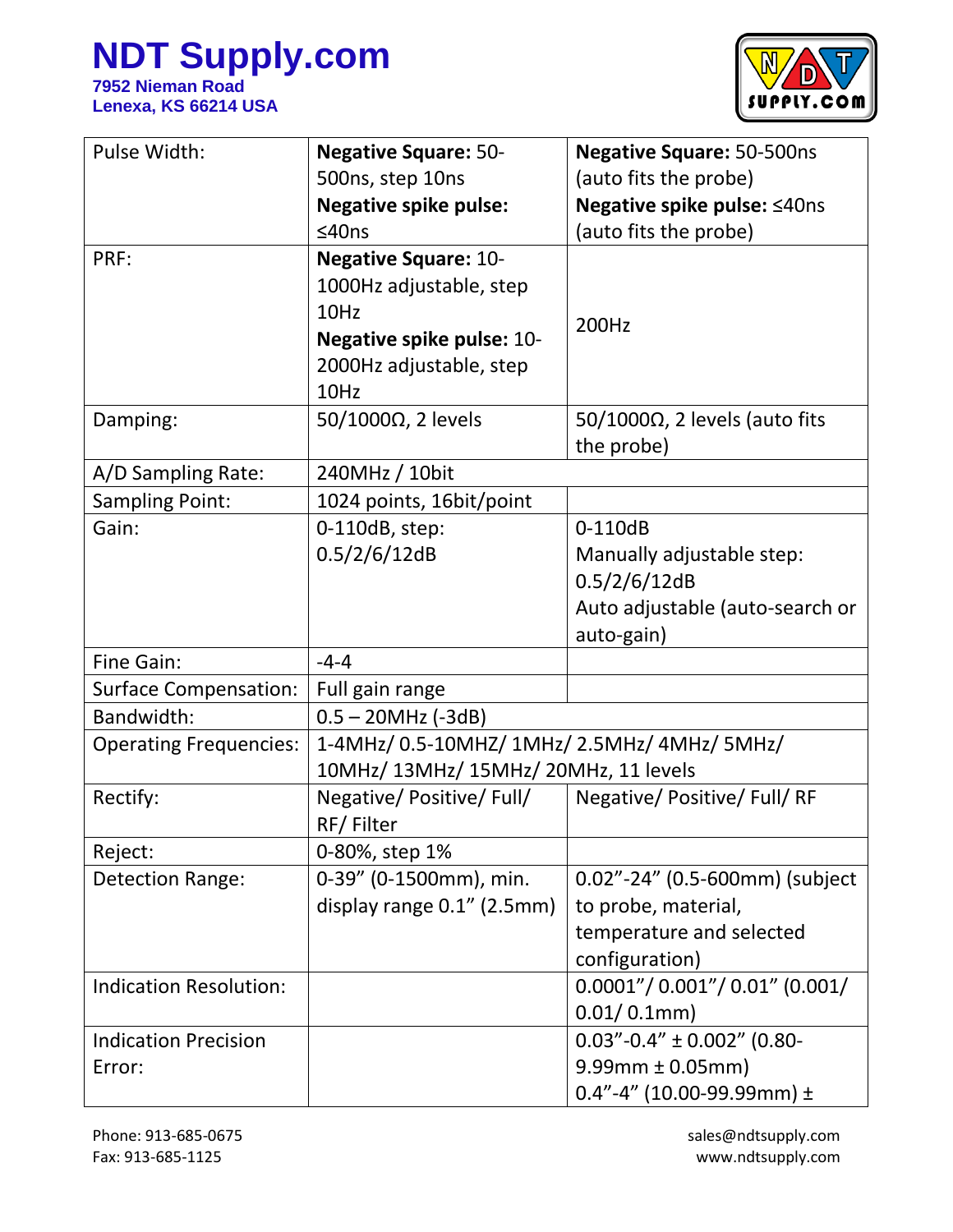

|                            |                                   | $(1%H + 0.04)$                 |
|----------------------------|-----------------------------------|--------------------------------|
|                            |                                   | 4"-16" (100.00-400.00mm) ±     |
|                            |                                   | 3%H                            |
|                            |                                   | Tested with TGM5-10L Probe; H  |
|                            |                                   | is the measured thickness.     |
| <b>Tube Wall Thickness</b> |                                   | With TGM5-10L probe, it can    |
| Measurement:               |                                   | measure steel tubes with       |
|                            |                                   | diameters no less than 0.8"    |
|                            |                                   | (20mm) and wall thickness no   |
|                            |                                   | less than $0.08''$ (2mm)       |
| <b>Material Velocity:</b>  | 100-20000m/s, min step            | 100-20000m/s                   |
|                            | 1m/s                              |                                |
| Display Range:             |                                   | $0.2" - 40"$ (5-1000mm)        |
| <b>Pulse Shift Range:</b>  | $-0.4$ " $-40$ " ( $-10-1000$ mm) | $-0.4"$ -20" (-10-500mm)       |
|                            | min step 0.004" (0.1mm)           |                                |
| Probe Zero:                | 0-200us, min step 0.01us          | 0-200us                        |
| Probe Flank:               | 0"-4" (0-100mm), step             |                                |
|                            | 0.004'' (0.1mm)                   |                                |
| Wizard:                    | For weld, plate and forge         |                                |
|                            | testing                           |                                |
| <b>Test Point:</b>         | Peak/Flank/J Frank                |                                |
| Measurement:               | Gate: amplitude,                  |                                |
|                            | amplitude dB difference,          |                                |
|                            | sound path, horizontal            |                                |
|                            | distance, vertical distance,      |                                |
|                            | south path difference             |                                |
|                            | between Gate A and B.             |                                |
|                            | <b>Cursor:</b> 2 cross cursors,   |                                |
|                            | measuring horizontal and          |                                |
|                            | vertical positions on B-scan      |                                |
|                            | image and distance                |                                |
|                            | between cursors (activated        |                                |
|                            | for optional B-scan)              |                                |
| Gate Mode:                 | Standard                          | Gate A is selected in standard |
|                            |                                   | measurement mode               |
| No. of Gates:              | $\overline{2}$                    |                                |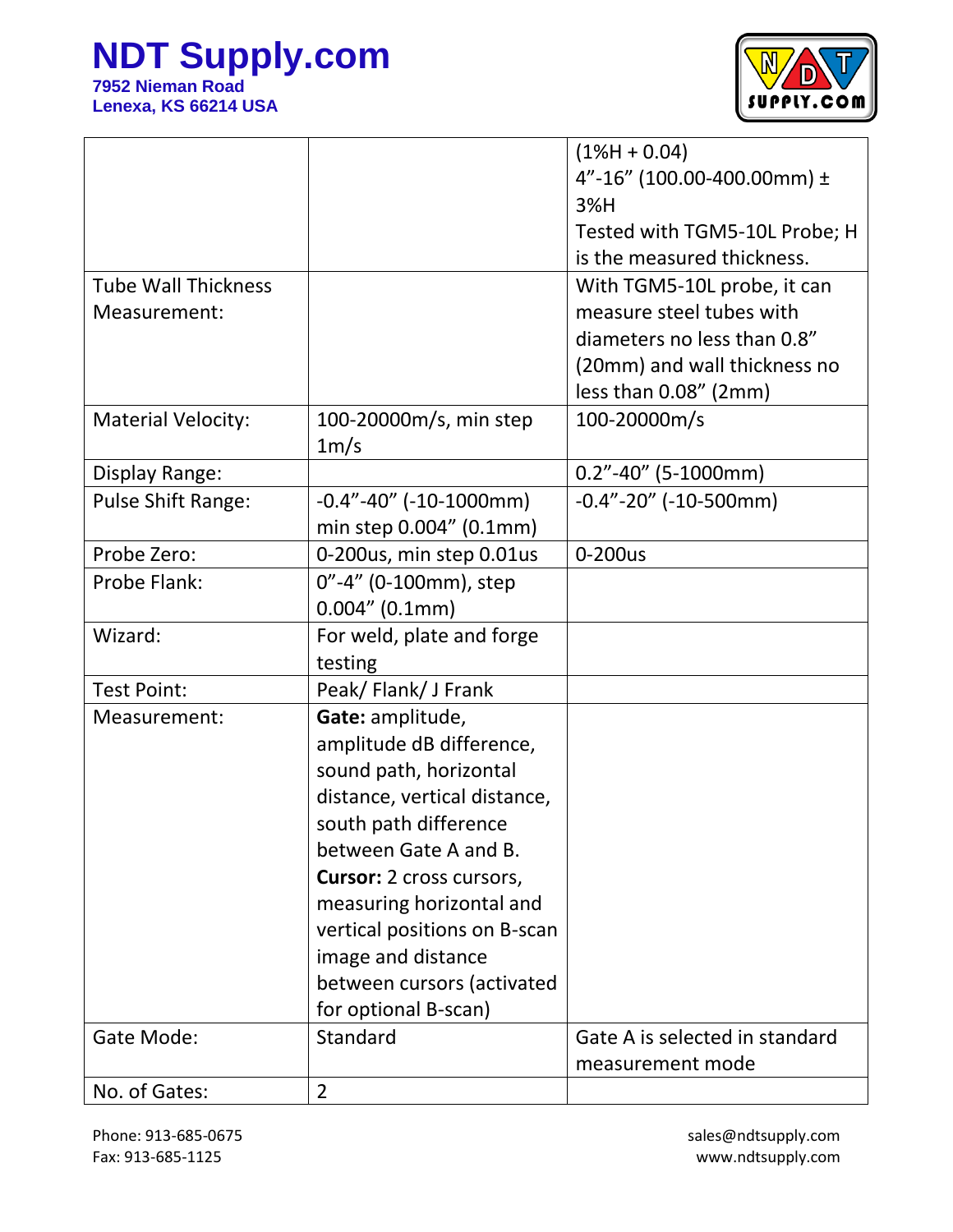

| Gate Start:                | Full range                | Gate A start: -0.4"-4" (-10-     |
|----------------------------|---------------------------|----------------------------------|
|                            |                           | 1000mm), min step 0.004"         |
|                            |                           | (0.1mm)                          |
| Gate Width:                | Full range                | Gate A width: 0.04"-4" (1-       |
|                            |                           | 1000mm), min step 0.004"         |
|                            |                           | (0.1mm)                          |
| <b>Gate Thresh:</b>        | 10-90%, step 1%           | Gate A thresh: 10-90% or -10-    |
|                            |                           | -90% (for RF), step 1%           |
| Auto Search:               |                           | Off/on; if enabled, auto adjusts |
|                            |                           | to proper display range, gain    |
|                            |                           | and gate position based on the   |
|                            |                           | measured wave signals, to        |
|                            |                           | improve measurement              |
|                            |                           | efficiency.                      |
| Velocity                   |                           | Velocity dynamic measurement     |
| Measurement:               |                           |                                  |
| Calibration:               | Zero point, zero point +  | Measure the known reference      |
|                            | velocity, probe angle     | block for fast zero point        |
|                            |                           | calibration.                     |
|                            |                           | Custom calibration (zero point/  |
|                            |                           | zero point + velocity            |
|                            |                           | calibration)                     |
| <b>Measurement Reading</b> |                           | Std / MinVal / MaxVal / Avg /    |
| Mode:                      |                           | <b>Diff</b>                      |
| Alarm:                     | Audible and visual alarm: | Upper and lower limit alarm      |
|                            | positive/ negative        | (sound, indicator light)         |
| <b>Screen Display</b>      | Normal, full screen       | A/BVa, A/Ba/SVa, Ba/BVa (A-      |
| Combination:               |                           | Scan + big value/ A-Scan + data  |
|                            |                           | grid + small value/ data grid +  |
|                            |                           | big value)                       |
| Refresh rate of            |                           | 4/8/16/32Hz                      |
| measurement:               |                           |                                  |
| <b>Curve Function:</b>     | Up to 6 DAC (curve/line), |                                  |
|                            | up to 10 reference points |                                  |
|                            | for each curve line.      |                                  |
|                            | AVG/DGS                   |                                  |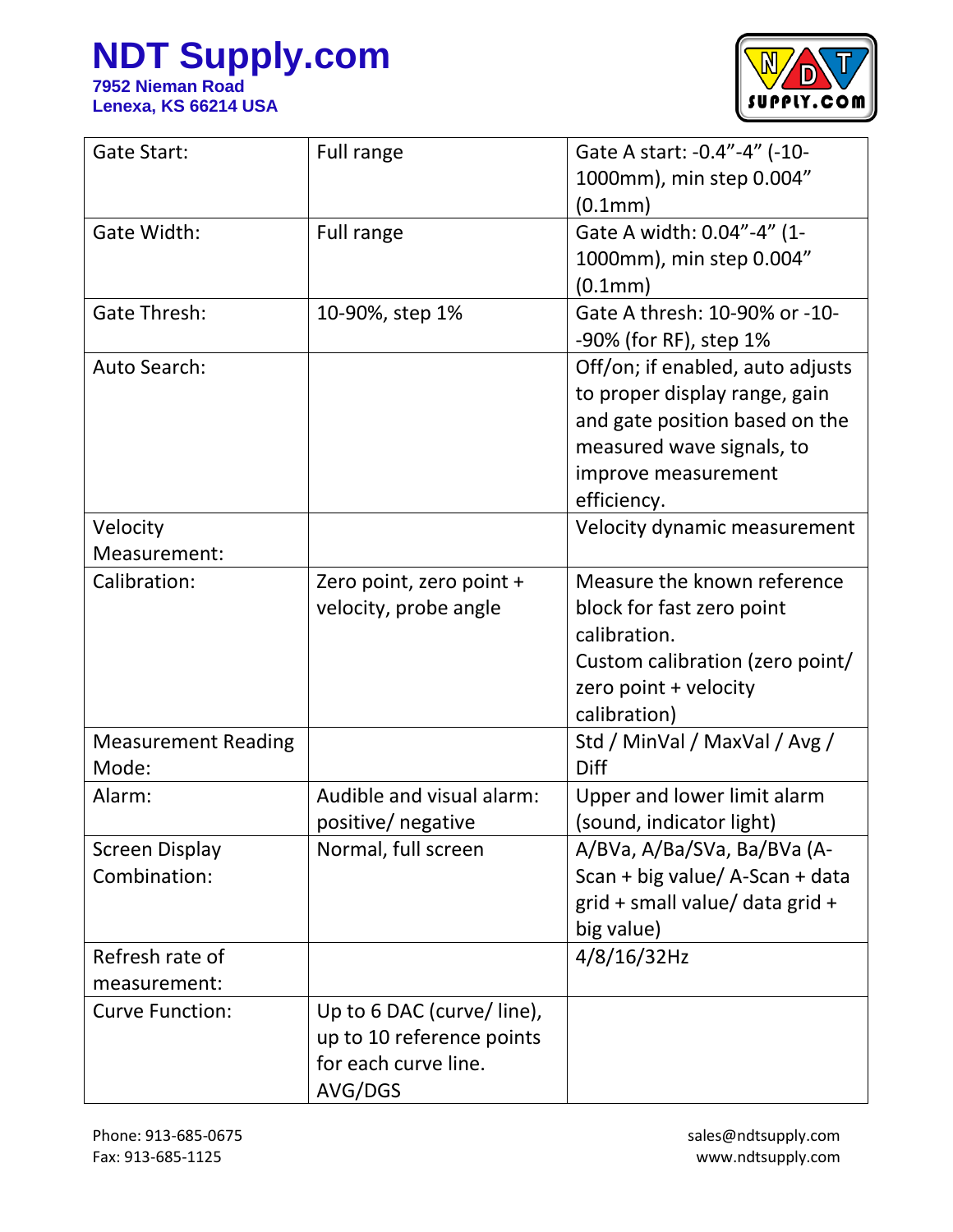

| <b>Auxiliary Function:</b>   | Full screen, coordinates<br>switch (sound path/<br>depth/ horizontal), single/<br>continuous auto gain (10-<br>100%, step 10%), SeeColor,<br>WaveComp, WaveFull, | Freeze, auto gain, history<br>reading column, last reading<br>maintained, inch/mm switch,<br>outdoor mode.   |
|------------------------------|------------------------------------------------------------------------------------------------------------------------------------------------------------------|--------------------------------------------------------------------------------------------------------------|
|                              | PeakEnv, PeakEcho,                                                                                                                                               |                                                                                                              |
|                              | FastScan, Outdoor, gate<br>magnify, CineRec,                                                                                                                     |                                                                                                              |
|                              | PrintScreen.                                                                                                                                                     |                                                                                                              |
|                              | Auto freeze (Gate: A, B, A                                                                                                                                       |                                                                                                              |
| <b>Storage Function:</b>     | and $B$ , $A$ or $B$ )<br>Save, recall and delete the                                                                                                            | Save, recall and delete                                                                                      |
|                              | parameter, data files,                                                                                                                                           | parameter, data sets,                                                                                        |
|                              | record files, printscreens,                                                                                                                                      | printscreens, depends on the                                                                                 |
|                              | depends on the SD card                                                                                                                                           | SD card capacity.                                                                                            |
|                              | capacity.                                                                                                                                                        |                                                                                                              |
| <b>Dataset File:</b>         |                                                                                                                                                                  | 1D/2D/3D file format<br>Measurements recorded and<br>displayed in grids; record length<br>customizable.      |
|                              |                                                                                                                                                                  | Each record point data includes<br>measured values, basic<br>parameter settings and A-Scan<br>waveform data. |
| Data Post Processing:        | Playback, analysis, reports                                                                                                                                      | Playback, analysis, reports of                                                                               |
|                              | of parameters, record files,                                                                                                                                     | parameters, data sets,                                                                                       |
|                              | printscreen files in                                                                                                                                             | printscreen files in SuporUp                                                                                 |
|                              | SuporUp software.                                                                                                                                                | software.                                                                                                    |
| Time Base Linearity:         | ≤ $0.5%$                                                                                                                                                         |                                                                                                              |
| <b>Vertical Linearity:</b>   | ≤3%                                                                                                                                                              |                                                                                                              |
| <b>Amplitude Linearity:</b>  | $\leq$ $\pm$ 2%                                                                                                                                                  |                                                                                                              |
| <b>Attenuator Precision:</b> | $20dB+1dB$                                                                                                                                                       |                                                                                                              |
| Dynamic Range:               | $\geq$ 30dB                                                                                                                                                      |                                                                                                              |
| <b>Optional Software:</b>    | AWS, API, CSC (Curved                                                                                                                                            | CoatTHK, V-PATH, TDG,                                                                                        |
|                              | Surface Correction), TCG,                                                                                                                                        | Temperature Compensation,                                                                                    |